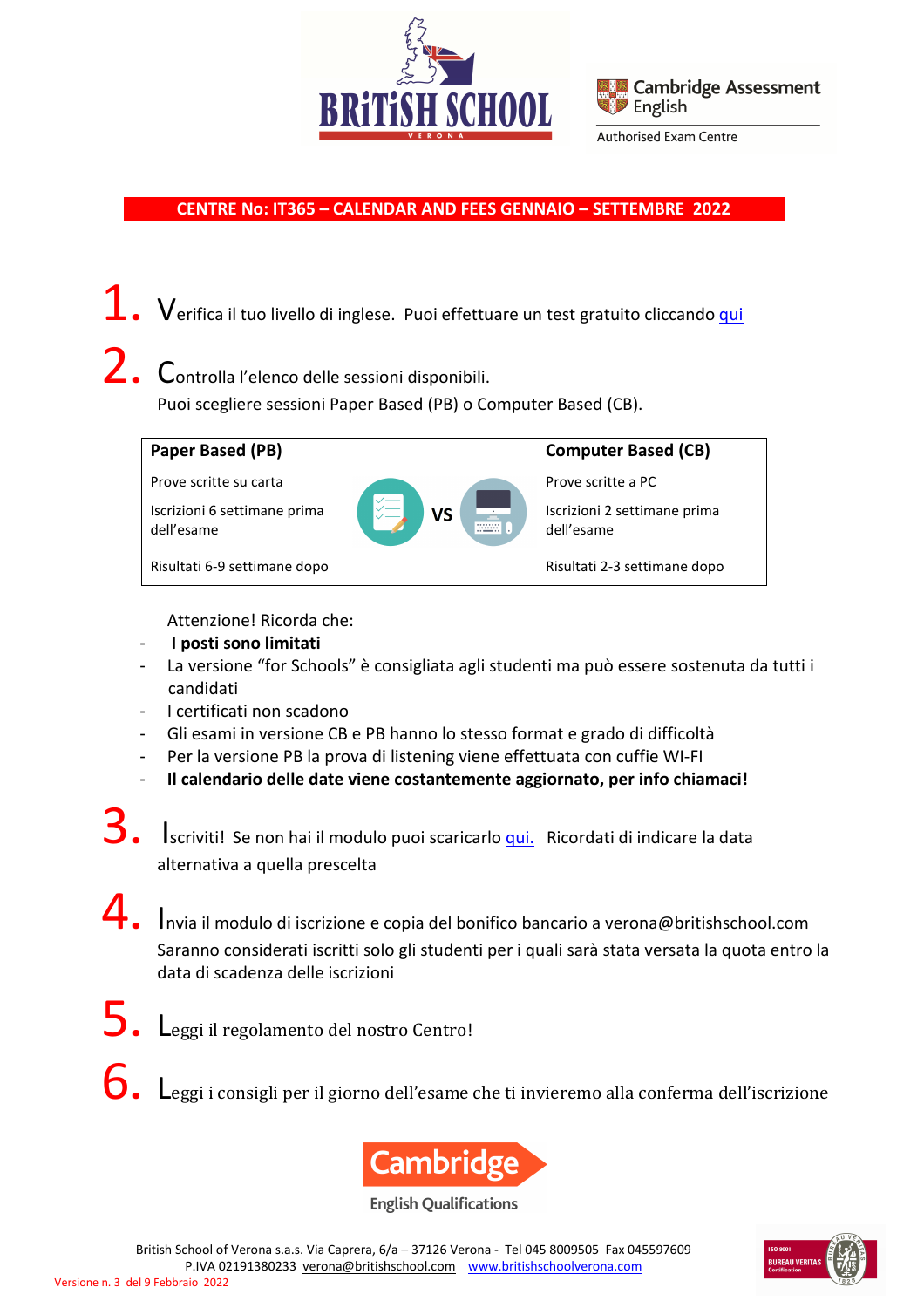



# **A2** Key & Key for Schools

| PB: paper based<br><b>CB: computer based</b> | Exam                   | <b>Exam Date</b>       | <b>Scadenza</b><br><b>Iscrizioni</b> |
|----------------------------------------------|------------------------|------------------------|--------------------------------------|
| $CB \square$                                 | <b>Key for Schools</b> | Sat 12 Feb 2022        | 28.01.2022                           |
| $CB \square$                                 | <b>Key for Schools</b> | <b>Wed 16 Mar 2022</b> | 01.03.2022                           |
| PB                                           | <b>Key for Schools</b> | <b>Thu 1 Apr 2022</b>  | 16.02.2022                           |
| $CB \square$                                 | <b>Key for Schools</b> | Thu 7 Apr 2022         | 23.03.2022                           |
| $CB \square$                                 | <b>Key for Schools</b> | Fri 13 May 2022        | 28.04.2022                           |
| PB                                           | <b>Key for Schools</b> | Fri 20 May 2022        | 01.04.2022                           |
| $CB \square$                                 | <b>Key for Schools</b> | <b>Tue 24 May 2022</b> | 09.05.2022                           |
| PB                                           | <b>Key for Schools</b> | Fri 27 May 2022        | 06.04.2022                           |
| PB                                           | <b>Key for Schools</b> | <b>Wed 1 Jun 2022</b>  | 06.04.2022                           |
| CB                                           | <b>Key for Schools</b> | <b>Mon 6 Jun 2022</b>  | 18.05.2022                           |
| $CB \square$                                 | <b>Key for Schools</b> | Thu 9 Jun 2022         | 23.05.2022                           |
| PB                                           | <b>Key for Schools</b> | Fri 10 Jun 2022        | 22.04.2022                           |
| $CB \square$                                 | <b>Key for Schools</b> | Thu 16 Jun 2022        | 01.06.2022                           |
| $CB \square$                                 | <b>Key for Schools</b> | Sat 25 Jun 2022        | 10.06.2022                           |
| $CB \square$                                 | <b>Key for Schools</b> | Thu 14 Jul 2022        | 29.06.2022                           |
| $CB \square$                                 | <b>Key for Schools</b> | Fri 16 Sept 2022       | 01.09.2022                           |

**Key for Schools - Paper Based: fino a luglio 2022 le date sono flessibili**  Per le Scuole: E' possibile prenotare una sessione dedicata. Scadenza iscrizione almeno 8 settimane prima della data concordata Per Privati: Si prega di contattare la nostra segreteria per ricevere il calendario delle sessioni disponibili.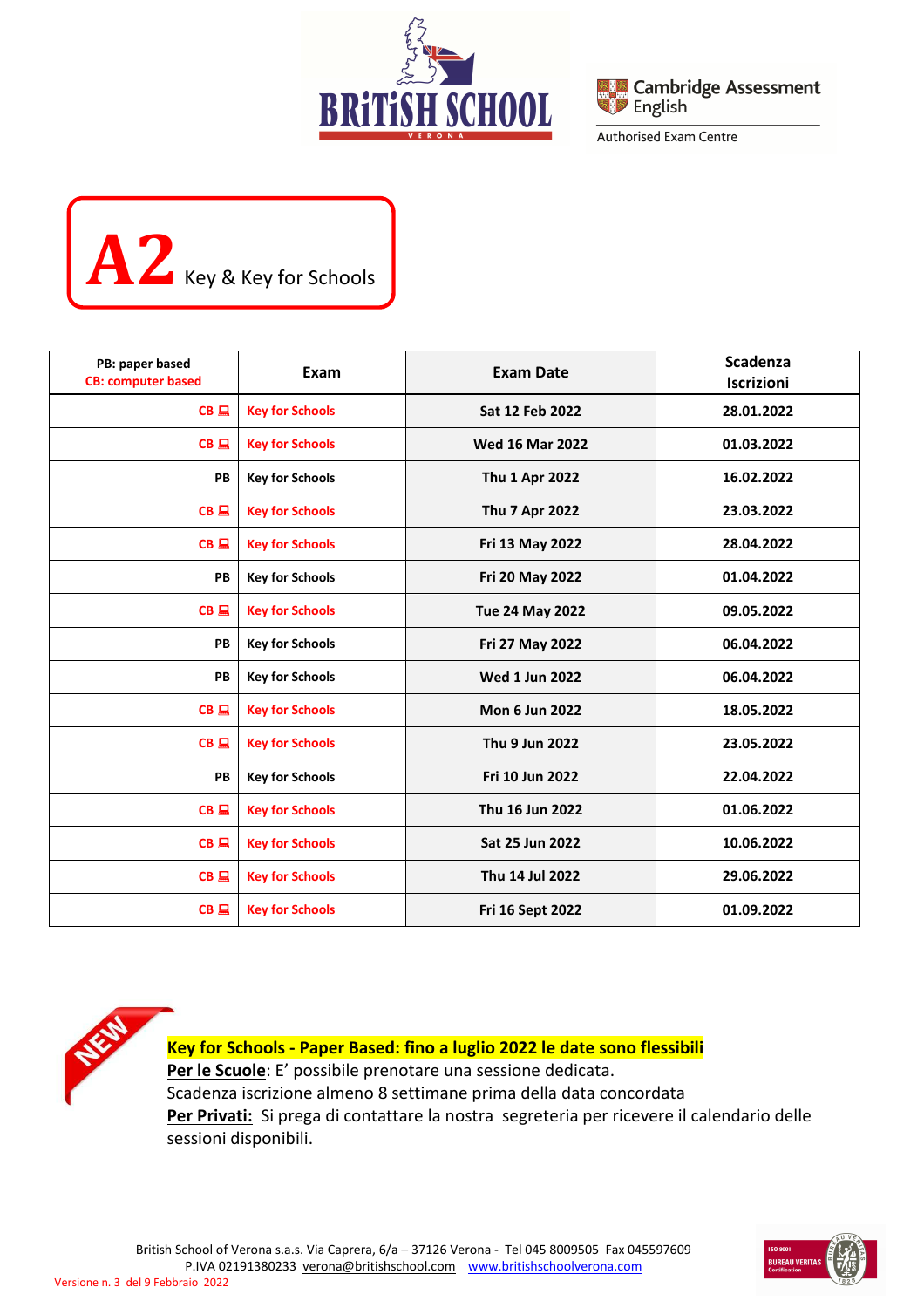



## **B1** Preliminary & Preliminary for Schools

| PB: paper based           |                                |                        | Scadenza   |
|---------------------------|--------------------------------|------------------------|------------|
| <b>CB: computer based</b> | Exam                           | Exam Date              | Iscrizioni |
| PB                        | <b>Preliminary for Schools</b> | Sat 12 Feb 2022        | 22.12.2022 |
| PB                        | Preliminary                    | Sat 12 Mar 2022        | 31.01.2022 |
| $CB \square$              | <b>Preliminary for Schools</b> | <b>Wed 16 Mar 2022</b> | 01.03.2022 |
| $CB$ $\Box$               | Preliminary                    | <b>Wed 23 Mar 2022</b> | 08.03.2022 |
| PB                        | Preliminary                    | <b>Sat 2 Apr 2022</b>  | 21.02.2022 |
| CB                        | <b>Preliminary for Schools</b> | Thu 7 Apr 2022         | 23.03.2022 |
| $CB \square$              | Preliminary                    | <b>Wed 20 Apr 2022</b> | 01.04.2022 |
| PВ                        | Preliminary                    | <b>Thu 5 May 2022</b>  | 23.03.2022 |
| PB                        | Preliminary                    | Sat 7 May 2022         | 24.03.2022 |
| $CB \square$              | <b>Preliminary for Schools</b> | Fri 13 May 2022        | 28.04.2022 |
| PВ                        | <b>Preliminary for Schools</b> | Fri 13 May 2022        | 25.03.2022 |
| PB                        | <b>Preliminary for Schools</b> | <b>Wed 18 May 2022</b> | 01.04.2022 |
| PB                        | Preliminary                    | <b>Fri 20 May 2022</b> | 06.04.2022 |
| $CB \square$              | <b>Preliminary for Schools</b> | <b>Tue 24 May 2022</b> | 09.05.2022 |
| $CB \square$              | Preliminary                    | <b>Wed 25 May 2022</b> | 10.05.2022 |
| PB                        | <b>Preliminary for Schools</b> | <b>Wed 1 Jun 2022</b>  | 12.04.2022 |
| $CB \square$              | <b>Preliminary for Schools</b> | Mon 6 Jun 2022         | 18.05.2022 |
| $CB \square$              | Preliminary                    | <b>Wed 8 Jun 2022</b>  | 20.05.2022 |
| PВ                        | Preliminary                    | Thu 9 Jun 2022         | 28.04.2022 |
| $CB \square$              | <b>Preliminary for Schools</b> | Thu 9 Jun 2022         | 23.05.2022 |
| PB                        | Preliminary                    | Sat 11 Jun 2022        | 29.04.2022 |
| $CB \square$              | <b>Preliminary for Schools</b> | Sat 11 Jun 2022        | 25.05.2022 |
| $CB \square$              | <b>Preliminary for Schools</b> | Thu 16 Jun 2022        | 01.06.2022 |
| $CB \square$              | Preliminary                    | Sat 18 Jun 2022        | 03.06.2022 |
| $CB$ $\Box$               | <b>Preliminary for Schools</b> | <b>Sat 25 Jun 2022</b> | 10.06.2022 |
| $CB \sqsubseteq$          | <b>Preliminary</b>             | Thu 30 Jun 2022        | 15.06.2022 |
| $CB$ $\Box$               | <b>Preliminary for Schools</b> | Thu 14 Jul 2022        | 29.06.2022 |
| PB                        | Preliminary                    | Tue 19 Jul 2022        | 09.06.2022 |
| $CB$ $\Box$               | <b>Preliminary</b>             | Sat 23 Jul 2022        | 08.07.2022 |
| $CB \square$              | <b>Preliminary</b>             | <b>Thu 8 Sep 2022</b>  | 24.08.2022 |
| $CB \square$              | <b>Preliminary for Schools</b> | Fri 16 Sep 2022        | 01.09.2022 |
| PB                        | Preliminary                    | <b>Sat 8 Oct 2022</b>  | 29.08.2022 |
| PB                        | Preliminary                    | <b>Sat 12 Nov 2022</b> | 03.10.2022 |
| PB                        | Preliminary                    | <b>Fri 2 Dec 2022</b>  | 24.10.2022 |



#### **Preliminary for Schools - Paper Based: fino a luglio 2022 le date sono flessibili**

**Per le Scuole**: E' possibile prenotare una sessione dedicata.

Scadenza iscrizione almeno 8 settimane prima della data concordata

Per Privati: Si prega di contattare la nostra segreteria per ricevere il calendario delle sessioni disponibili.

British School of Verona s.a.s. Via Caprera, 6/a – 37126 Verona - Tel 045 8009505 Fax 045597609 P.IVA 02191380233 verona@britishschool.com www.britishschoolverona.com

Versione n. 3 del 9 Febbraio 2022

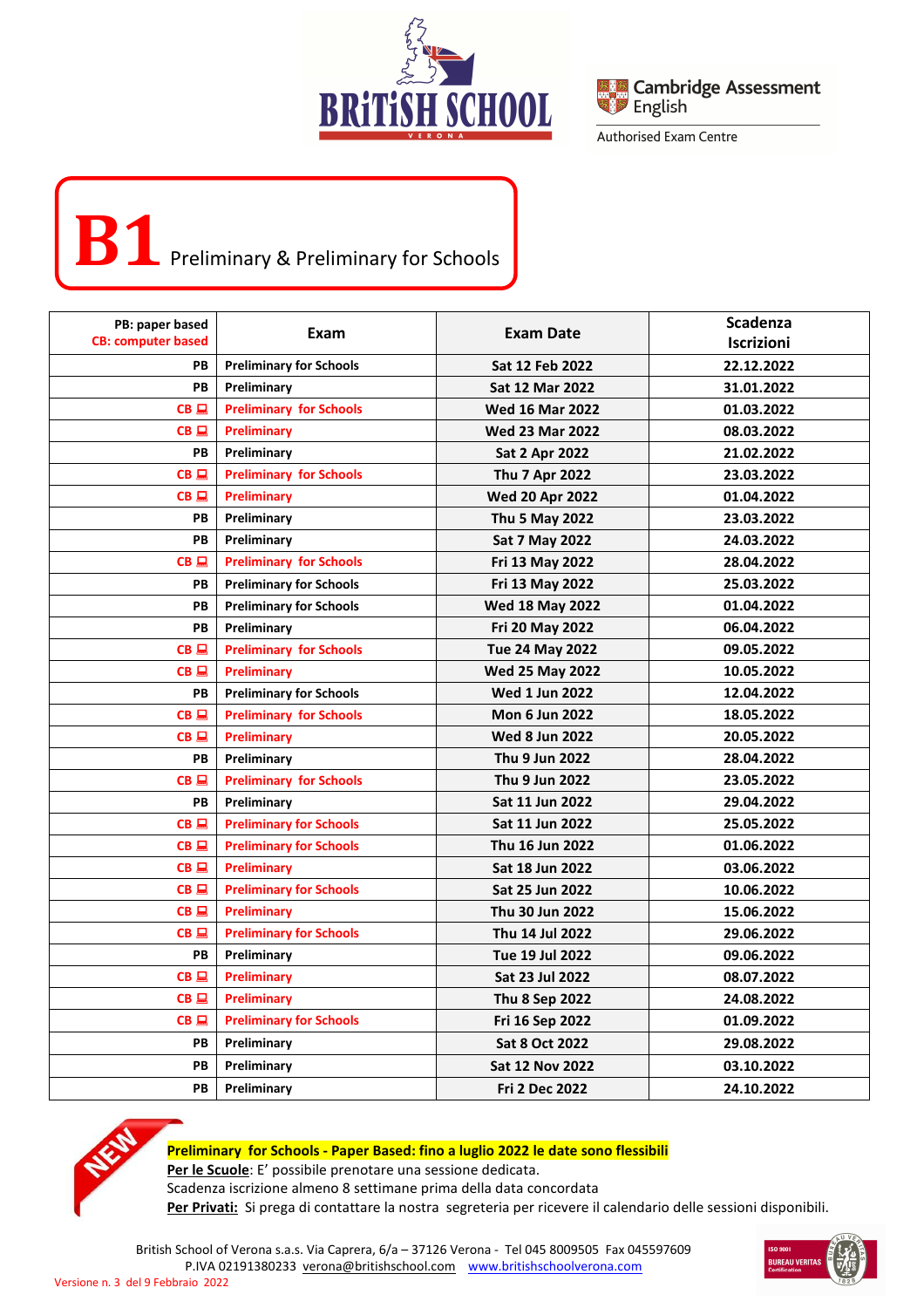



## **B2** First & First for Schools

í

| PB: paper based<br><b>CB: computer based</b> | Exam                     | <b>Exam Date</b>        | <b>Scadenza</b><br>Iscrizioni |
|----------------------------------------------|--------------------------|-------------------------|-------------------------------|
| $CB \square$                                 | <b>First</b>             | Sat 19 Feb 2022         | 04.02.2022                    |
| PВ                                           | First                    | <b>Sat 5 March 2022</b> | 24.01.2022                    |
| $CB \square$                                 | <b>First for Schools</b> | Thu 10 Mar 2022         | 23.02.2022                    |
| PВ                                           | First                    | Fri 11 Mar 2022         | 31.01.2022                    |
| $CB \square$                                 | <b>First</b>             | <b>Sat 19 Mar 2022</b>  | 04.03.2022                    |
| PВ                                           | <b>First for Schools</b> | Sat 26 Mar 2022         | 14.02.2022                    |
| PВ                                           | <b>First for Schools</b> | <b>Sat 9 Apr 2022</b>   | 28.02.2022                    |
| $CB \square$                                 | <b>First</b>             | <b>Tue 12 Apr 2022</b>  | 28.03.2022                    |
| PВ                                           | <b>First for Schools</b> | Thu 21 Apr 2022         | 10.03.2022                    |
| PВ                                           | <b>First</b>             | Sat 23 Apr 2022         | 14.03.2022                    |
| $CB \square$                                 | <b>First for Schools</b> | <b>Fri 6 May 2022</b>   | 20.04.2022                    |
| PB                                           | <b>First for Schools</b> | Sat 7 May 2022          | 24.03.2022                    |
| PВ                                           | First                    | Sat 14 May 2022         | 30.03.2022                    |
| $CB \square$                                 | <b>First for Schools</b> | <b>Wed 18 May 2022</b>  | 03.05.2022                    |
| PВ                                           | <b>First for Schools</b> | Thu 19 May 2022         | 06.04.2022                    |
| PВ                                           | <b>First for Schools</b> | Sat 21 May 2022         | 06.04.2022                    |
| PB                                           | <b>First for Schools</b> | <b>Wed 25 May 2022</b>  | 09.04.2022                    |
| $CB \square$                                 | <b>First</b>             | Sat 28 May 2022         | 13.05.2022                    |
| $CB \square$                                 | <b>First for Schools</b> | Fri 3 Jun 2022          | 18.05.2022                    |
| PB                                           | <b>First for Schools</b> | Sat 4 Jun 2022          | 22.04.2022                    |
| PВ                                           | <b>First for Schools</b> | <b>Wed 8 Jun 2022</b>   | 27.04.2022                    |
| CB                                           | <b>First</b>             | Thu 9 Jun 2022          | 23.05.2022                    |
| $CB \square$                                 | <b>First for Schools</b> | Sat 11 Jun 2022         | 25.05.2022                    |
| PВ                                           | <b>First for Schools</b> | Sat 11 Jun 2022         | 29.04.2022                    |
| $CB \square$                                 | <b>First</b> for Schools | Sat 18 Jun 2022         | 03.06.2022                    |
| PB                                           | <b>First for Schools</b> | Sat 25 Jun 2022         | 12.05.2022                    |
| $CB \square$                                 | <b>First for Schools</b> | <b>Sat 2 Jul 2022</b>   | 17.06.2022                    |
| $CB \square$                                 | <b>First</b>             | <b>Sat 9 Jul 2022</b>   | 24.06.2022                    |
| PB                                           | <b>First for Schools</b> | Sat 23 Jul 2022         | 13.06.2022                    |
| $CB \square$                                 | <b>First</b>             | Fri 29 Jul 2022         | 14.07.2022                    |
| PB                                           | <b>First</b>             | Thu 25 Aug 2022         | 18.07.2022                    |
| $CB \square$                                 | <b>First</b>             | Fri 23 Sep 2022         | 08.09.2022                    |
| PB                                           | <b>First for Schools</b> | Sat 24 Sep 2022         | 25.07.2022                    |

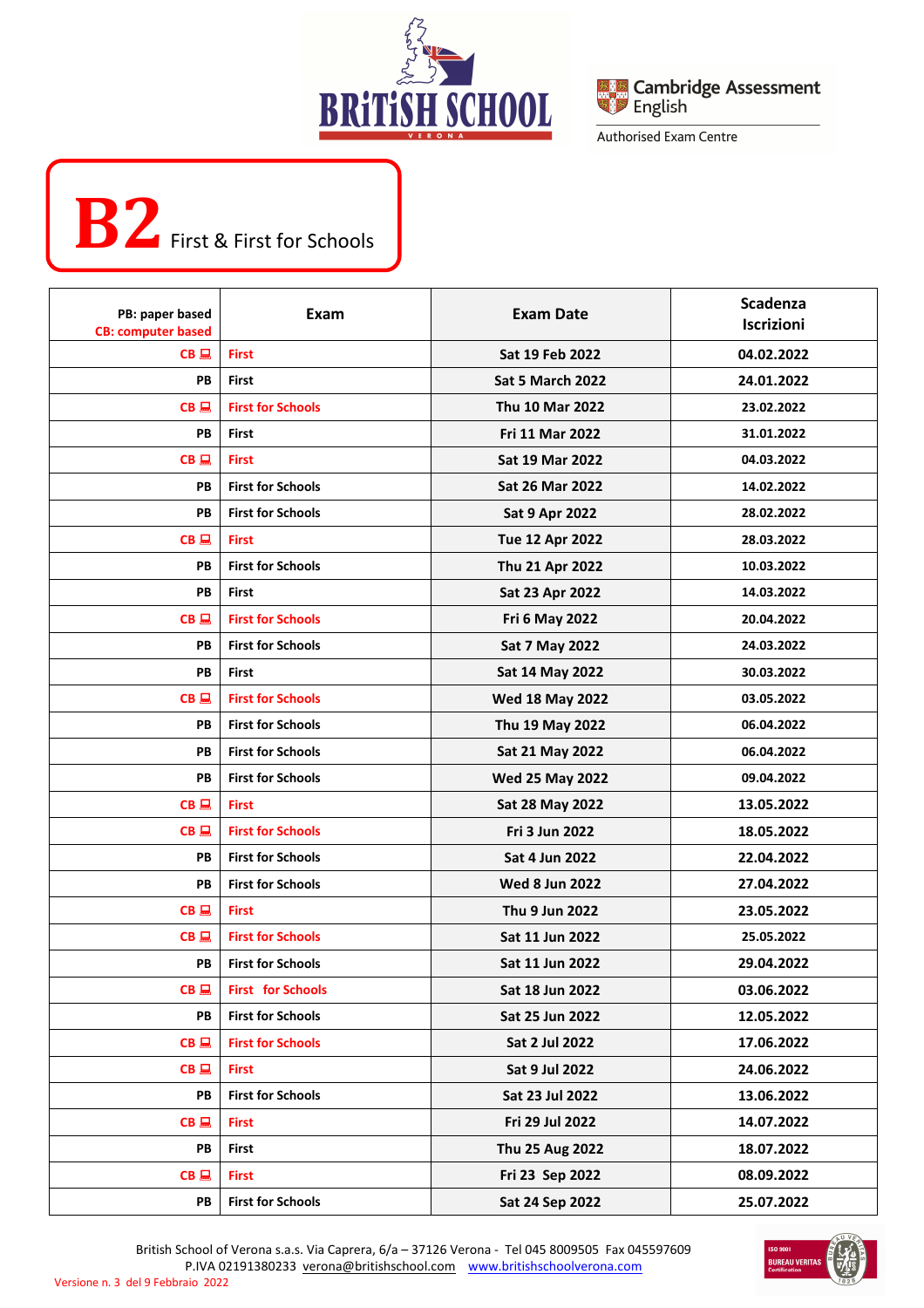





| PB: paper based<br><b>CB: computer based</b> | Exam                  | <b>Exam Date</b>       | <b>Scadenza</b><br>Iscrizioni |
|----------------------------------------------|-----------------------|------------------------|-------------------------------|
| $CB \square$                                 | <b>Advanced (CAE)</b> | Sat 15 Jan 2022        | 18.12.2021                    |
| PB                                           | <b>Advanced</b>       | <b>Sat 5 Feb 2022</b>  | 18.12.2021                    |
| $CB \square$                                 | <b>Advanced (CAE)</b> | Sat 12 Feb 2022        | 28.01.2022                    |
| PB                                           | <b>Advanced</b>       | <b>Wed 23 Feb 2022</b> | 14.01.2022                    |
| $CB \square$                                 | <b>Advanced (CAE)</b> | Fri 11 Mar 2022        | 24.02.2022                    |
| PB                                           | Advanced              | <b>Sat 12 Mar 2022</b> | 31.01.2022                    |
| PВ                                           | Advanced              | <b>Sat 19 Mar 2022</b> | 07.02.2022                    |
| $CB \square$                                 | <b>Advanced (CAE)</b> | Sat 09 Apr 2022        | 25.03.2022                    |
| PВ                                           | <b>Advanced</b>       | Sat 23 Apr 2022        | 14.03.2022                    |
| PB                                           | <b>Advanced</b>       | Sat 07 May 2022        | 24.03.2022                    |
| PB                                           | Advanced              | Thu 12 May 2022        | 30.03.2022                    |
| $CB \square$                                 | <b>Advanced (CAE)</b> | Thu 12 May 2022        | 27.04.2022                    |
| PВ                                           | <b>Advanced</b>       | Sat 14 May 2022        | 30.03.2022                    |
| $CB \square$                                 | <b>Advanced (CAE)</b> | Sat 21 May 2022        | 06.05.2022                    |
| PB                                           | Advanced              | Sat 04 Jun 2022        | 22.04.2022                    |
| $CB \square$                                 | <b>Advanced (CAE)</b> | <b>Tue 07 Jun 2022</b> | 19.05.2022                    |
| PB                                           | Advanced              | <b>Wed 08 Jun 2022</b> | 27.04.2022                    |
| CB                                           | <b>Advanced (CAE)</b> | Sat 11 Jun 2022        | 25.05.2022                    |
| PB                                           | Advanced              | Sat 18 Jun 2022        | 05.05.2022                    |
| $CB \sqsubseteq$                             | <b>Advanced (CAE)</b> | Sat 25 Jun 2022        | 10.06.2022                    |
| PB                                           | Advanced              | Sat 09 Jul 2022        | 30.05.2022                    |
| $CB \square$                                 | <b>Advanced (CAE)</b> | Sat 16 Jul 2022        | 01.07.2022                    |
| PB                                           | Advanced              | Fri 26 Aug 2022        | 18.07.2022                    |
| PB                                           | Advanced              | Sat 10 Sep 2022        | 22.07.2022                    |
| $CB \square$                                 | <b>Advanced (CAE)</b> | Sat 17 Sep 2022        | 02.09.2022                    |

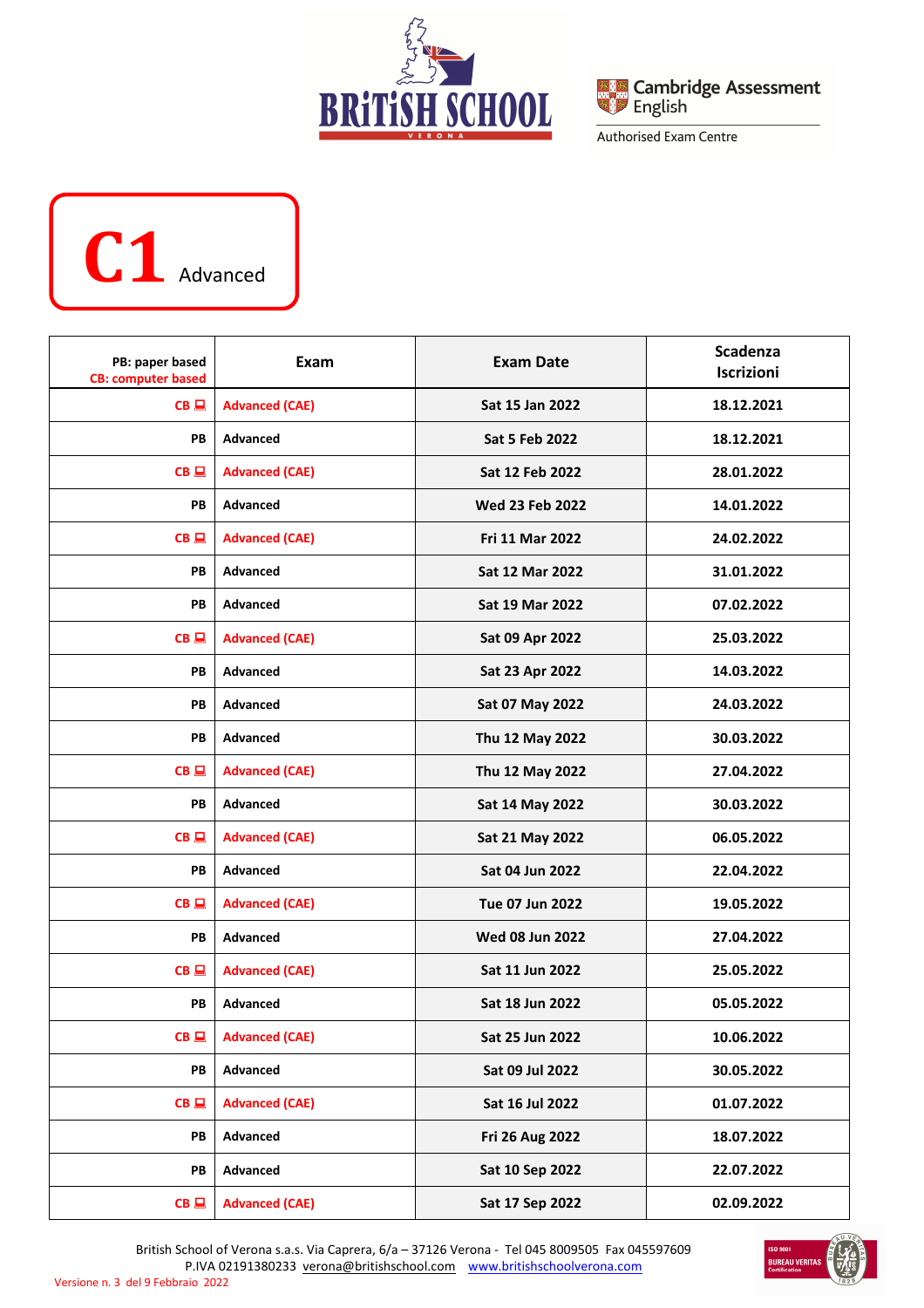





| PB: paper based<br><b>CB: computer based</b> | Exam                     | Exam Date              | <b>Scadenza</b><br><b>Iscrizioni</b> |
|----------------------------------------------|--------------------------|------------------------|--------------------------------------|
| $CB$ $\Box$                                  | <b>Proficiency (CPE)</b> | Sat 26 Feb 2022        | 11.02.2022                           |
| PB                                           | Proficiency              | <b>Sat 05 Mar 2022</b> | 24.01.2022                           |
| $CB \square$                                 | <b>Proficiency (CPE)</b> | Fri 20 May 2022        | 05.05.2022                           |
| PB                                           | Proficiency              | Thu 09 Jun 2022        | 28.04.2022                           |
| $CB \square$                                 | <b>Proficiency (CPE)</b> | <b>Sat 9 Jul 2022</b>  | 24.06.2022                           |



Gli esami per i bambini da 7 a 12 anni sono lo Starters, il Movers ed il Flyers. Sono stati creati per avvicinare i bambini alle certificazioni di lingua inglese.

| Livello      | PB: paper<br>based    | Exam                   | <b>Exam Date</b>       | AM/PM      | <b>Scadenza</b><br><b>Iscrizioni</b> |
|--------------|-----------------------|------------------------|------------------------|------------|--------------------------------------|
| Pre A1<br>PB | <b>Starters (YLE)</b> | <b>Mon 9 May 2022</b>  | <b>PM</b>              | 25.03.2022 |                                      |
|              |                       | <b>Mon 16 May 2022</b> | <b>PM</b>              | 01.04.2022 |                                      |
|              |                       | <b>Mon 30 May 2022</b> | <b>PM</b>              | 12.04.2022 |                                      |
| A1<br>PB     | Movers (YLE)          | <b>Mon 9 May 2022</b>  | <b>PM</b>              | 25.03.2022 |                                      |
|              |                       | <b>Mon 16 May 2022</b> | <b>PM</b>              | 01.04.2022 |                                      |
|              |                       | Wed 1 Jun 2022         | <b>PM</b>              | 12.04.2022 |                                      |
| A2<br>PB     |                       | Flyers (YLE)           | <b>Fri 18 Mar 2022</b> | <b>PM</b>  | 11.02.2022                           |
|              |                       |                        | <b>Tue 10 May 2022</b> | <b>PM</b>  | 25.03.2022                           |

### Date flessibili on demand …. New dates coming soon! Stay tuned

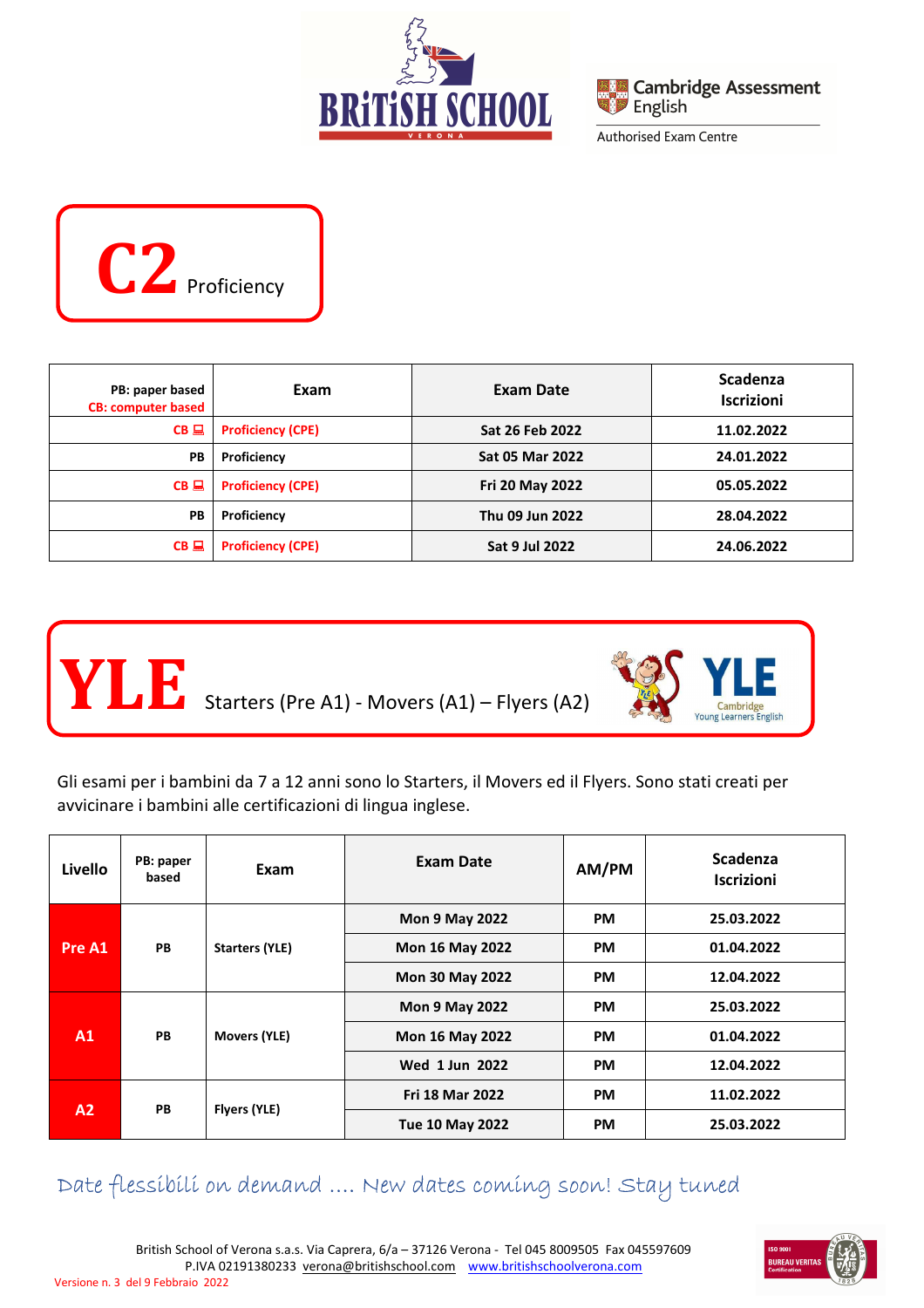





|                  |                                                 | <b>Standard</b> | <b>ISP-CRUI</b><br>(Scuole Statali - Universitari) | <b>MIUR</b><br>(for teachers) |
|------------------|-------------------------------------------------|-----------------|----------------------------------------------------|-------------------------------|
| <b>Pre</b><br>A1 | <b>Starters</b>                                 | € 65,50         | € 58,50                                            |                               |
| <b>A1</b>        | <b>Movers</b>                                   | € 71,50         | € 62,50                                            |                               |
| <b>A2</b>        | <b>Flyers</b>                                   | €76,50          | € 69,00                                            |                               |
| <b>A2</b>        | Key / Key for Schools                           | € 109,50        | € 88,00                                            | € 88,00                       |
| <b>B1</b>        | Preliminary /<br><b>Preliminary for Schools</b> | € 120,50        | €94,50                                             | €94,50                        |
| <b>B2</b>        | First /First for Schools                        | € 231,50        | € 177,50                                           | € 177,50                      |
| C1               | <b>Advanced (CAE)</b>                           | € 234,00        | € 200,50                                           | € 200,50                      |
| C <sub>2</sub>   | <b>Proficiency (CPE)</b>                        | € 235,00        | € 207,00                                           | € 207,00                      |

**PAGAMENTO QUOTE**: le quote d'iscrizione potranno essere versate tramite bonifico bancario sul conto intestato a: British School of Verona Sas – UNICREDIT BANCA **– IBAN IT 02 H 02008 11705 000014858565 indicando nome e cognome del candidato, esame e data scelta.** 

In alternativa è possibile pagare presso la nostra segreteria.



**CARTA DOCENTE e 18APP: inviare i BUONI insieme al modulo di iscrizione** 

**Saranno considerati iscritti solo gli studenti per i quali sarà stata versata la quota entro la data di scadenza delle iscrizioni**.